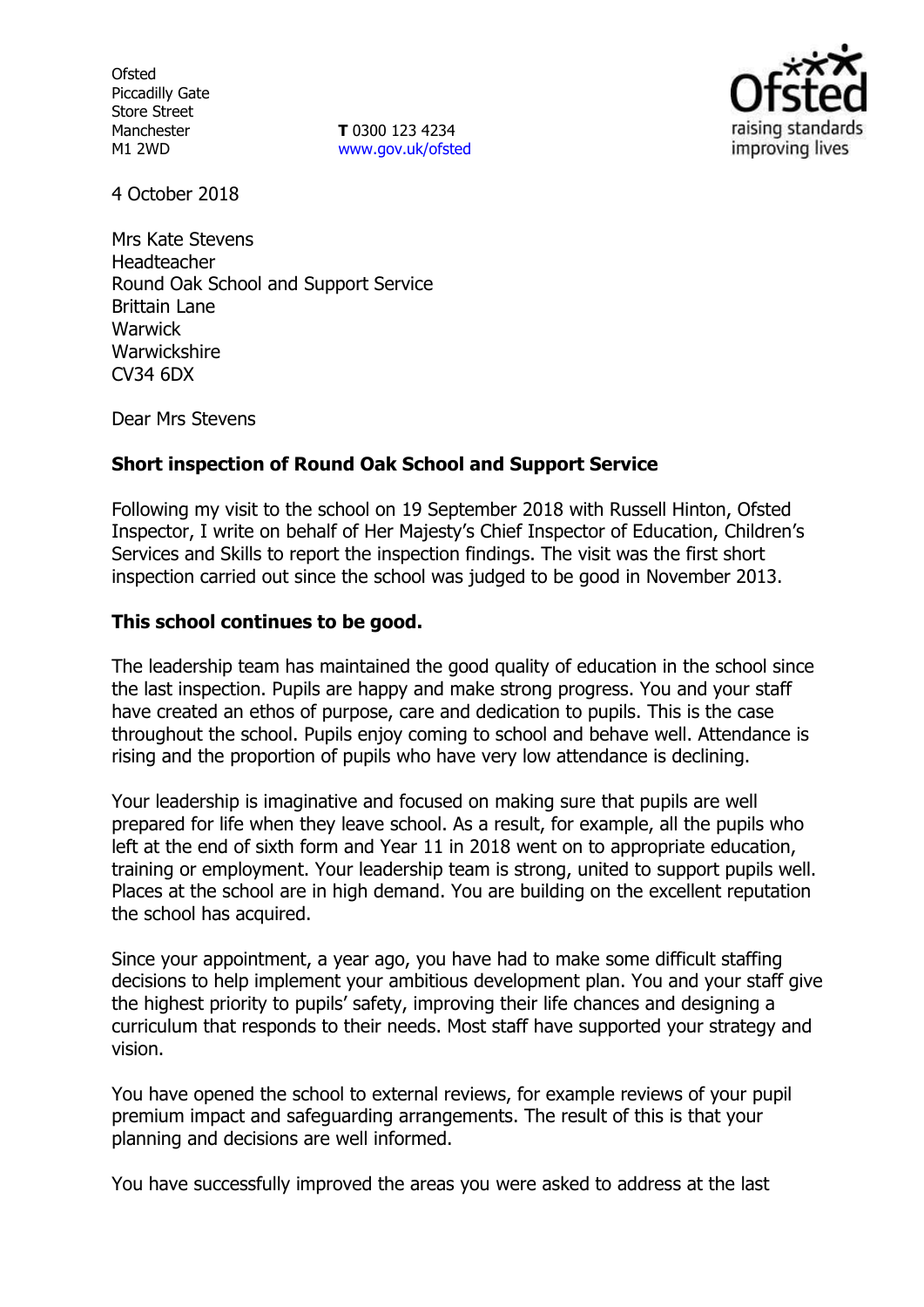

inspection.

You were asked to develop the use of information about the progress of different groups and individuals. You have given effective training to staff in using the school's information-gathering system. Consequently, pupils are given support with their work which is accurate and helpful. Leaders have arranged for local schools to work with your staff to standardise and moderate the quality of assessment. As a result, assessment information is more reliable and there is effective challenge for pupils, especially in literacy. You and your staff have improved the ways in which education, health and care (EHC) plans lead to pupils' progress. The effect is that pupils, parents and carers understand the feedback they get from staff. You were also asked to strengthen the roles and responsibilities of leaders. We found that you have done this well by, for example, developing performance management. Governors are able to monitor the impact of your strategies by seeing how pupils' progress is linked to realistic and precise targets for you and your staff.

Your staff are committed to pupils' welfare. From the start of the day, at what you call 'magic breakfast', teachers and teaching assistants meet pupils as they arrive, eat with them and make sure that pupils are listened to and get into a positive frame of mind. This sets the tone for the day. Staff successfully help pupils get skilled at independent living, protective behaviours and getting along well with one another. Throughout the inspection, in every lesson and social time, we saw pupils respecting each other and staff. Pupils are polite, courteous and hard-working. The atmosphere of the school is purposeful, orderly and calm because staff are highly skilled at managing pupils' behaviour.

The governing body is a strength of the school. Governors are well trained in how to track the progress of pupils who have special education needs (SEN) and/or disabilities. Governors scrupulously monitor leaders' arrangements for keeping pupils safe. The chair of governors visits the school often and helps leaders evaluate the success of their plans. Governors have a range of relevant experience and they use this well to help with your self-evaluation. Consequently, you, your senior team and governing body have an accurate view of the school's strengths and weaknesses. Your development plan is well founded on reliable information about the school.

You use an alternative provider and you have an off-site classroom. An inspector visited both settings and found that pupils are making good progress and behaving well. At both settings, pupils' welfare is well managed because staff work closely with providers to put in place effective risk assessments and help pupils learn behaviours likely to keep them safe.

You have a support service at the school. You employ three staff to work with young people who are not on your roll and are cared for as patients at Brooklands National Health Service Hospital in Solihull. The hospital uses your service because you have a record of successful support for individuals with complex mental-health needs. This has benefits for the pupils at your school. For example, the work you do helps inform your staff how to cope effectively if they encounter highly unpredictable behaviours. You also offer services to local primary schools. These schools commission help from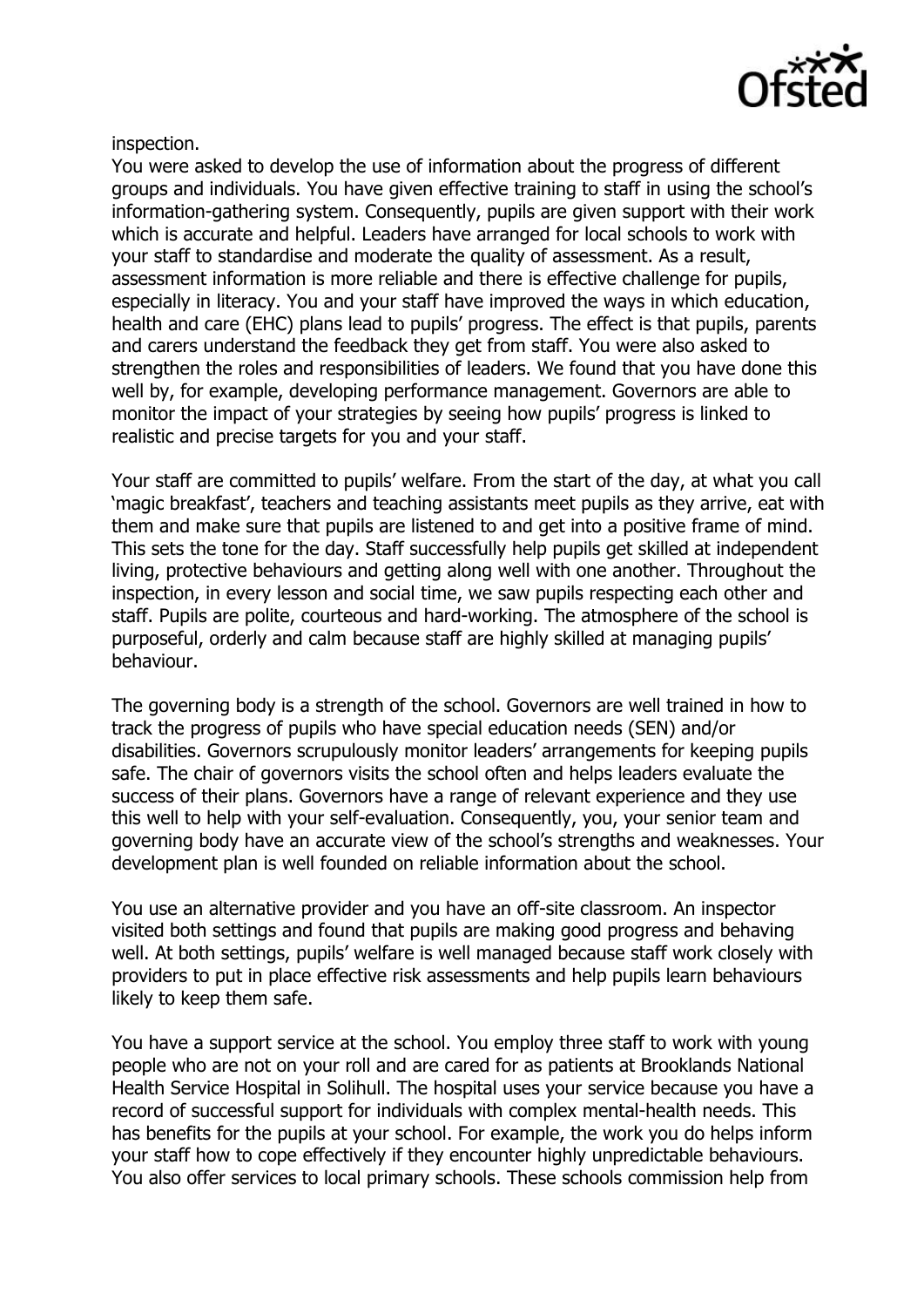

your staff to assist with, for example, writing and reviewing EHC plans. These schools find your staff to be effective and benefit the learning of pupils, many of whom go on to attend your school.

# **Safeguarding is effective.**

The leadership team has ensured that safeguarding arrangements are fit for purpose. For example, you have weekly meetings of your staff focused on safeguarding. These are effective because they allow you and your team to track incidents, agree actions and enhance their practice. Pupils learn how to use social media safely. Pupils told us that they feel safe. Staff are well trained in, for example, early help, identification of signs of abuse and how to help pupils who have speech and language difficulties make their needs known. You work with four other special schools in the area to learn best practice and share what you do well. You have effective systems for allowing staff to make known any concerns they have and act upon this information. We saw copious evidence of your efficient information-logging, reporting and action documents. The single central record is well maintained and regularly monitored.

You have established an ethos where staff do not delay in letting you and each other know when they have even the slightest concern about a pupil's, staff's or parent's safety. We saw evidence where you have acted promptly and effectively when concerns are brought to you. You do this in close liaison with the local authority designated officer, social services and medical care agencies. You have effective policies to protect pupils and adults. The safeguarding policy is up to date and compliant with guidance from the Secretary of State. Your complaints and whistleblowing policies are fit for purpose and you have used them effectively to investigate concerns. The local authority has confidence in your safeguarding arrangements. Governors are well trained to support you and raise questions if they have concerns.

## **Inspection findings**

- At the start of the inspection, we agreed to scrutinise pupil outcomes, particularly in English and mathematics. Inspectors found that pupils across the school are making good progress.
- We looked at pupils' workbooks in key stage 3 and could see that pupils learn with effort and pride and make good progress in subjects across the curriculum. For example, we found pupils learning how to read and spell well. Staff are skilled at building on pupils' phonics learning. This means that pupils are confident at trying new words and unfamiliar letter combinations. Pupils enjoy reading. They are willing to spend time correcting their work. As a result, pupils make good progress in literacy from their starting points.
- In key stage 4, pupils are making strong progress in a wide range of subjects, including English and mathematics. Pupils enjoy their work. For example, in a lesson combining mathematics and English, pupils had written extensively about their visit to a supermarket and learned how to make successful choices when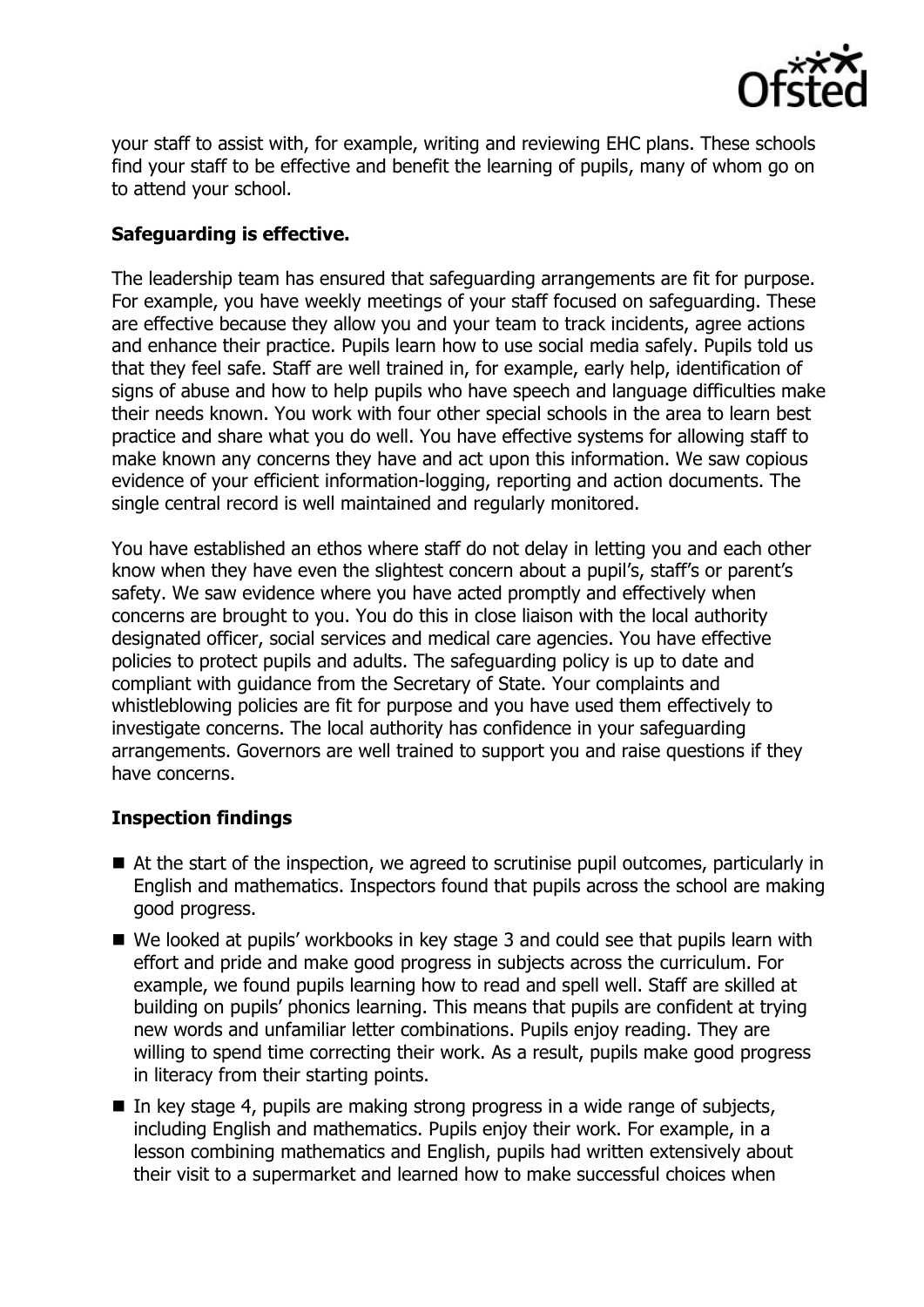

buying goods. Pupils used mathematics skills to calculate costs, work out a budget and make estimates about the time it would take on public transport to get to the shop. Pupils are well prepared for the next stage in their lives. They are entered for a wide range of high-quality accreditations, including Functional Skill, Entry Levels and BTECs. Last year, all pupils who took such qualifications made strong progress from their starting points.

- In key stage 5, pupils make good progress in English and a range of other subjects across the curriculum. In their English lessons, for example, students learn how to write accurate and well-checked emails, letters and reports. Students organised themselves well and worked in teams to plan and review work-related learning visits. Some students make less-strong progress in mathematics because they do not always see the relevance of what they learn. Consequently, leaders have wellconsidered plans for building mathematics into other subjects across the curriculum and to make clear links with their work-experience placements.
- Another focus for the inspection was the quality of your curriculum. We found your curriculum to be effective because you thoughtfully link the subjects pupils learn to their EHC plans. Provision for information, advice and guidance about pupils' future destinations is led very effectively by one of your assistant headteachers, who ensures that each pupil has a curriculum plan that helps your staff choose appropriate education, training or employment options.
- This year almost all pupils will complete Functional Skills courses in English, mathematics and information technology. Staff help pupils choose from a range of high-quality accreditations, including Entry Levels up to and including level 2 in BTECs, the Award Scheme Development and Accreditation Network (ASDAN) course, science and humanities. As a result, pupils are well challenged and are motivated to succeed. You work with local colleges and employers and they have told you that your pupils have many of the skills they need to do well. For example, pupils' literacy, teamwork and independent-working skills prepared them well for their horticulture-based work experience.
- You have ensured that pupils' EHC plans are used effectively to help staff plan the curriculum. You have introduced what you call 'pupil passports'. These make clear the progress pupils have made and what their next targets should be. As a result, staff share information about pupils' work effectively. You are working to improve these further with a revised system of 'pupil passports'.

## **Next steps for the school**

Leaders and those responsible for governance should ensure that:

- staff, pupils and parents understand and can use the revised 'pupil passports' so that assessment is clear and pupils continue to make at least good progress
- $\blacksquare$  students in the sixth form make more effective progress in mathematics by seeing the relevance of their learning to other subjects and the next stage of their education, employment or training.